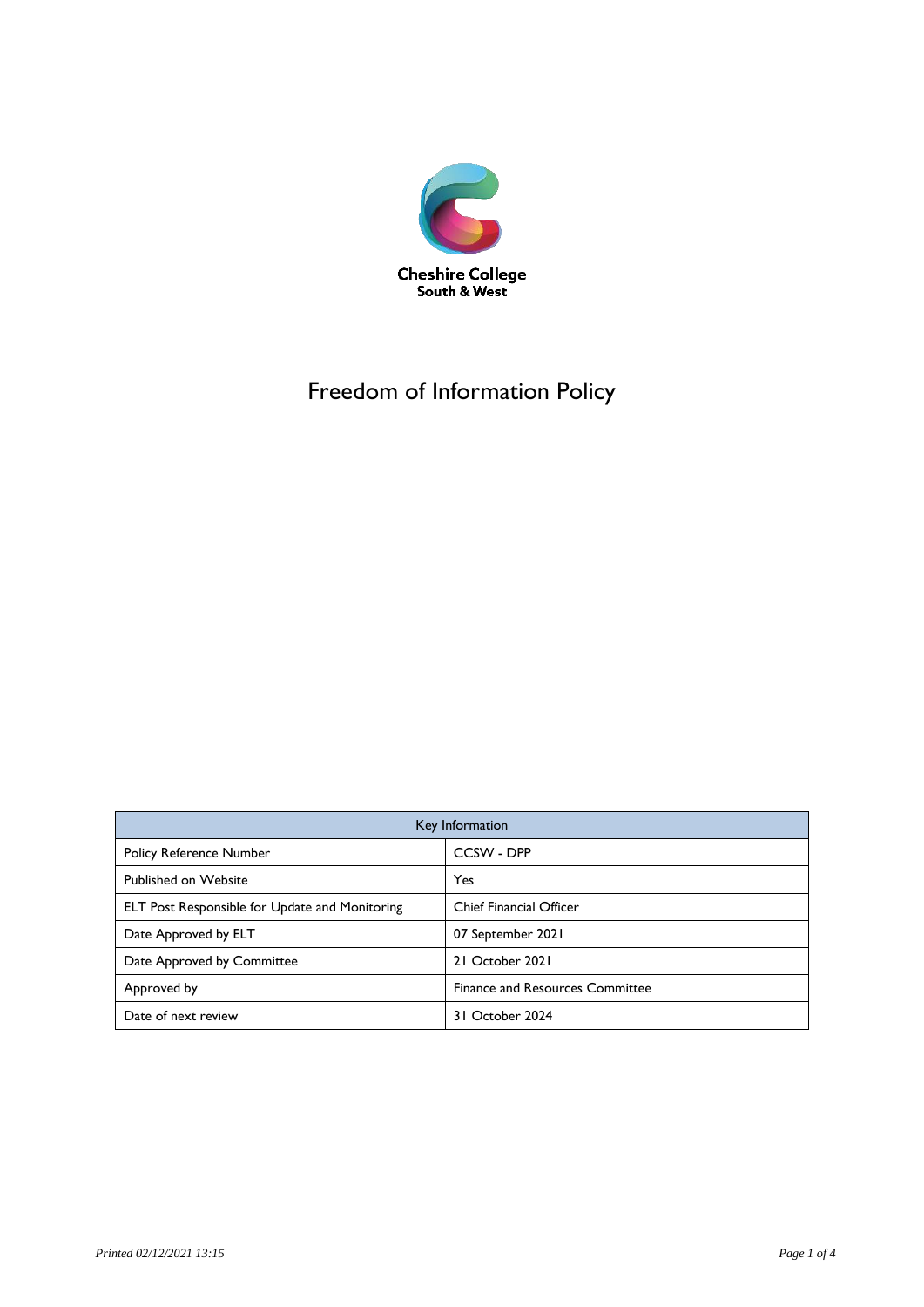#### **1. Introduction**

1.1. The Freedom of Information Act 2000 and the Environmental Information Regulations 2004 form part of the Government's commitment to openness in the public sector. They provide a general right of access (subject to exemptions/exceptions) to recorded information held by the College.

# **2. Management of Requests**

- 2.1. The College will comply with the Environmental Information Regulations and the Freedom of Information Act and will endeavour to provide advice and assistance to the public to ensure that they receive the information they are seeking.
- 2.2. The Data Protection Officer will manage requests made under the Environmental Information Regulations and Freedom of Information Act in line with this policy.
- 2.3. As well as responding to requests for information, the College must publish information proactively. The Freedom of Information Act requires every public authority to have a publication scheme, approved by the Information Commissioner's Office (ICO), and to publish information covered by the scheme. The College publication scheme is available on the College website at: https://www.ccsw.ac.uk/. The College publication scheme will be reviewed at least annually by the Data Protection Officer.

### **3. Staff Responsibilities**

3.1. The College is required by law to respond to requests in a specific way, within the specific time frame.

### 3.2. All staff must:

- 3.2.1. Direct requests to the Data Protection Officer within no more than three working days of receipt,
- 3.2.2. Fully assist with requests for information, paying particular attention to the deadline(s) specified for the provision of information,
- 3.2.3. Provide any information requested within the timescales specified,
- 3.2.4. Advise the Data Protection Officer, of any reasons why information should not be released. The Data Protection Officer will consider whether any exemptions or exceptions should be applied.

#### 3.3. Staff must not:

- 3.3.1. Attempt to answer requests themselves,
- 3.3.2. Ask the person requesting the information to explain the aims or the motivation for their request (the Act generally requires that all requests are treated equally, regardless of who is making the application),
- 3.3.3. Ignore the request,
- 3.3.4. Alter, deface, block, erase, destroy or conceal any information to prevent it being released in response to a request, as this may lead to disciplinary or in some cases legal action.

# **4. Charges and Fees**

4.1. In general, a charge cannot be applied to requests. In cases when the College is permitted to apply a charge this will be calculated by the Data Protection Officer and the Chief Financial Officer.

# **5. Time Limits for Compliance with Requests**

- 5.1. The College will comply with the duty to confirm or deny and to provide the information requested under the Freedom of Information Act, as soon as possible and within 20 working days of a request.
- 5.2. The College will respond to a request under the Environmental Information Regulations, as soon as possible and within 20 working days, or within 40 working days *(where the College reasonably believes that due to the complexity and volume of the information requested it is not possible to comply with the request within the earlier*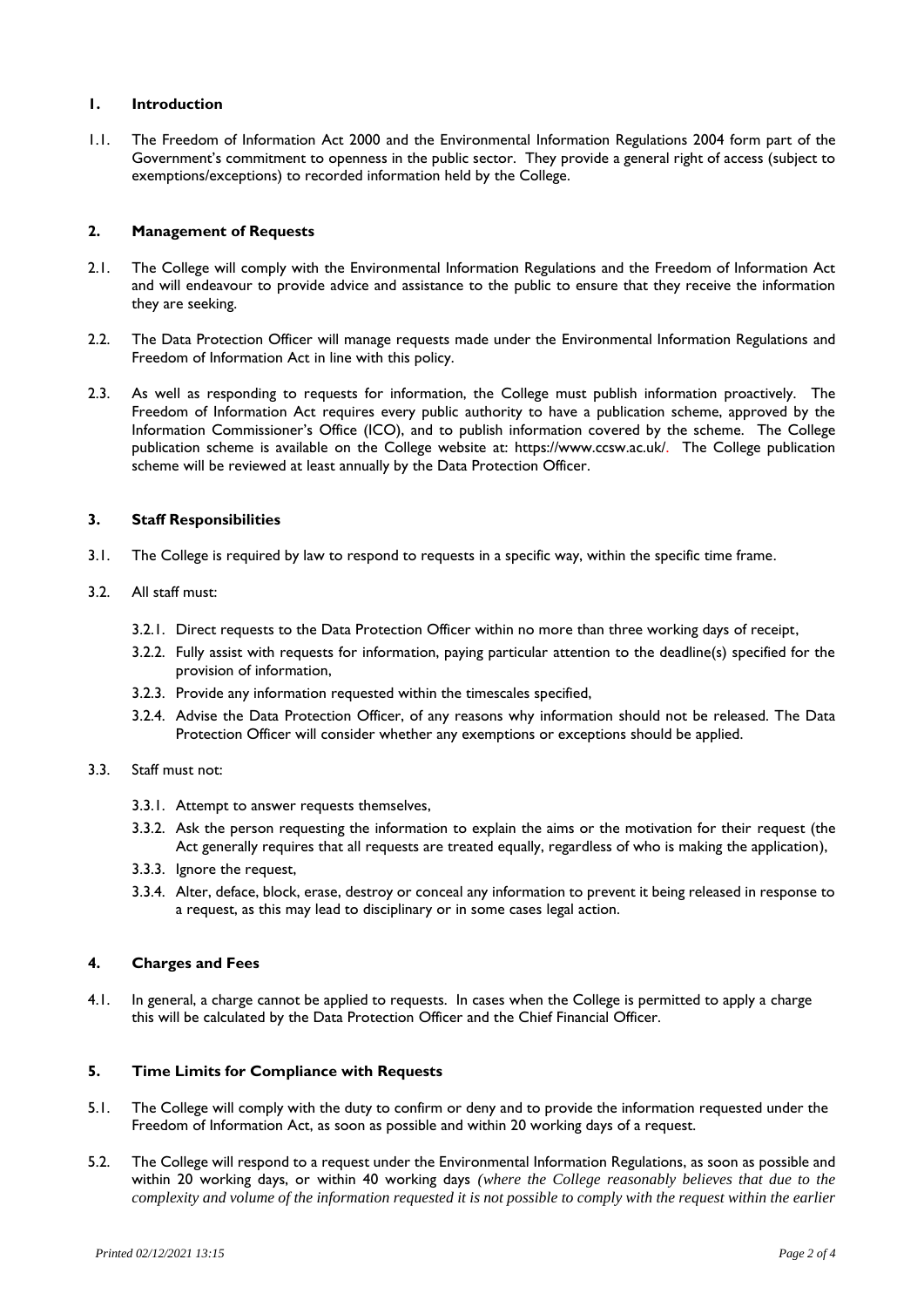*period or to make a decision as to whether to refuse to do so)*. If the information requested by the applicant incurs a charge or a fee; charges will be advised in advance and payment will be required before the information is released.

#### **6. Refusal of a Request**

- 6.1. A request for information may be refused if:
	- 6.1.1. the information is not held by the College,
	- 6.1.2. the information is exempt under any exemptions or exceptions,
	- 6.1.3. it would cost too much or take too much staff time to deal with the request,
	- 6.1.4. the request is vexatious,
	- 6.1.5. the request repeats a previous request from the same person.
- 6.2. The College can automatically withhold information because an exemption applies only if the exemption is 'absolute'. However, most exemptions are not absolute but require the College to apply a public interest test. This Data Protection Officer in consultation with appropriate Executive Leadership will consider the public interest arguments before deciding whether to disclose the information. The College may disclose information even where an exemption is applicable, where it is in the public interest to do so.
- 6.3. There is also an exemption for personal data if releasing it would be contrary to the UK General Data Protection Regulation *(the UK GDPR)* or the Data Protection Act 2018.
- 6.4. Where the College is refusing all or any part of a request, the Data Protection Officer will send the requester a written refusal notice; either, refusing to say whether the College holds the information or confirming that information is held but refusing to release it.

#### **7. Right to Appeal**

- 7.1. If a request for information has been refused or the applicant is not satisfied with the information disclosed to them, they have the right to appeal. In the first instance, the applicant should write to the Principal, who will review the decision.
- 7.2. If the applicant remains dissatisfied with the outcome of the review, they may refer the matter to the Information Commissioner Officer [\(https://ico.org.uk\)](https://ico.org.uk/).